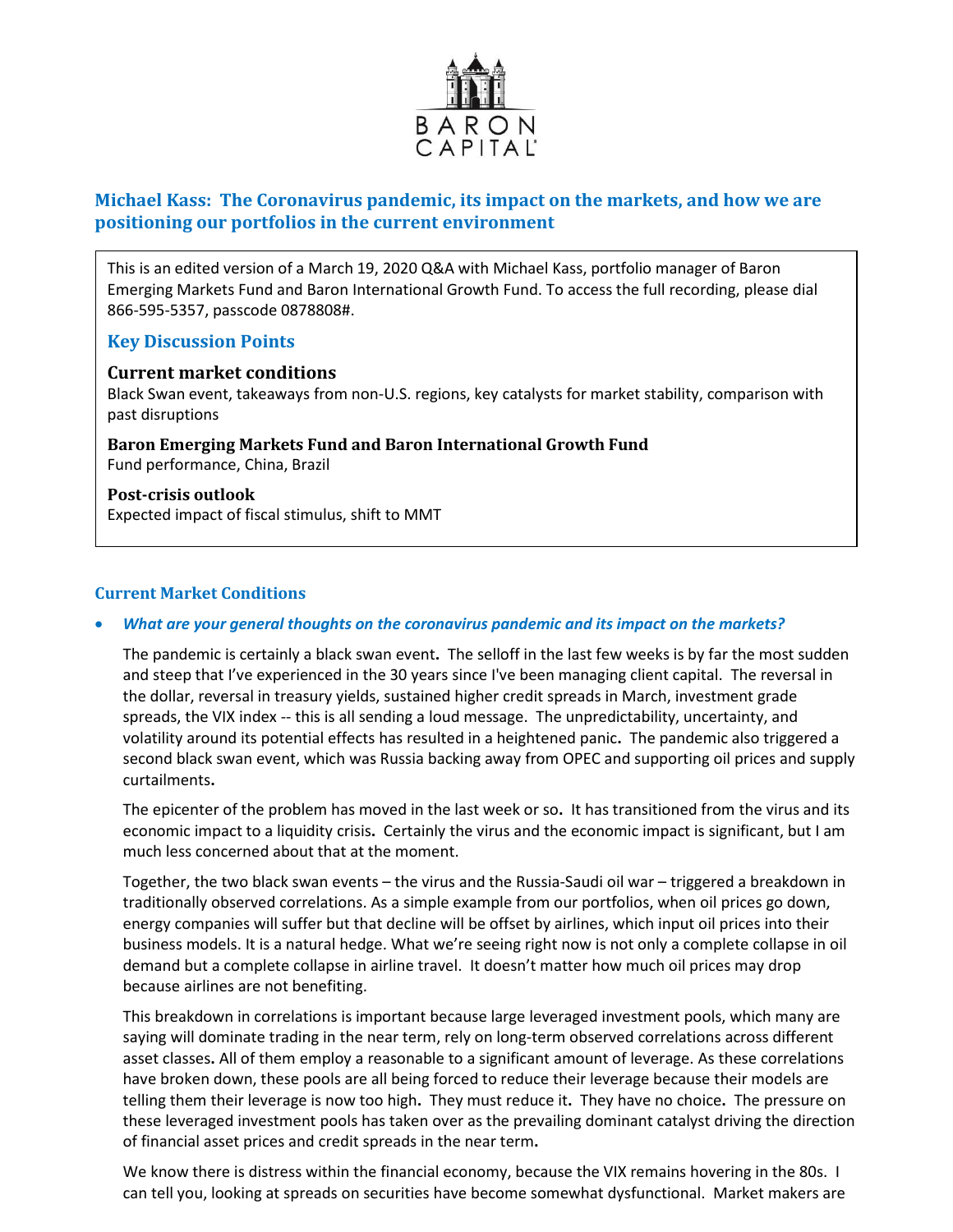backing away. Wall Street and banks are in a much better position than 2008. But assets have moved off bank and Wall Street balance sheets into leveraged investment pools.

Investment pools carrying too much leverage are having regulators force them to de-lever**.** Or to the extent it's the equivalent of a margin loan on a retail account, a prime broker is looking at the positions and saying, "Okay you've reached your limits**.** We are stepping in reducing your leverage." Whatever price the market bears is what you're going to get**.** That's when you see the gut-wrenching drops.

There seems to be some sort of a whale out there that is overleveraged right now**.** A lot of people are talking about who that might be**.** It could be any number of entities. Some of these entities have \$0.5 trillion, maybe up to \$1 trillion of total notional exposure**.** It's not unlike what happened with Long Term Capital Management in 1998. On the corporate side, you've got whales as well**.** Companies linked to the airline industry**.** Large entities that are immediately thrust into a liquidity crisis**.** 

## • *As an investor in emerging and international markets, does the way in which the pandemic is playing out in regions across the globe offer any clues as to how it will progress in the U.S.?*

My team is tracking what's happening in Europe as some of the breakouts there were three or four weeks ahead of the U.S. In many countries, the curve has already flattened or parabolic and is now coming down from a parabolic**.** 

In China, the virus peaked at the end of January into the first week of February**.** Now, six weeks later, the country is 80%-85% back to work outside of Wuhan**.** Of course, it may be easier to do something like that in a country like China**.** But I think we can look at that trajectory and project that we are looking at weeks or months rather than quarters or years for the U.S. to go back to work.

In the coming weeks, we are going to see a huge ramp in testing capacity here**.** The mortality rate in Korea, which has the best testing program, appears to be around 0.6%-0.7%**.** I would say the mortality rate in the U.S. will probably closer to that figure than the 3%-4% numbers we were hearing about three, four weeks ago. We weren't getting an appropriate denominator then because we were not testing**.** 

When we start to see the curve peak or flatten, we can start relaxing the draconian measures in place and begin talking about the slope of the return of economic activity**.** When that happens, we believe that the entities that had been most impaired in the recent weeks are going to experience significant recoveries**.** 

## • *What do you see as the key catalyst or critical variables, and what do we need to see to suggest a stabilization or more orderly markets?*

To stabilize the financial markets, a series of things need to happen. First, we need to migrate from peak virus panic to looking at the likely progression and duration of the virus. We then need to focus on the duration of the economic disruption due to the virus. We need a line of sight on that for credit spreads to normalize and market distress to decline.

We also need a concerted effort by policy makers to allow an orderly de-leveraging of the large leveraged investment pools in a way that does not drive further asset deflation. The good news is that we are seeing exactly that happening. If we had had this call three days ago [March 16], I would have provided a list of things we'd be looking for, but we've checked nearly all those boxes now. I'm astounded by the speed of the policymakers' response to the interruption to economic activity. It almost matches the scope and speed and abruptness of the decline in market activity.

Everything being put into place is highly encouraging and should provide for more orderly markets. The commercial paper conduit being rolled out by the Fed is helping address the liquidity crisis in the real economy. Providing nearly unlimited liquidity in the near term will allow for a more orderly deleveraging by the entities that are driving asset deflation. We need to see those conduits get filled with securities. We think that we are on the verge of seeing that. Stabilizing the financial markets should allow investors to begin to contemplate the fact that not all assets should be pricing in the level of distress we are in at the moment.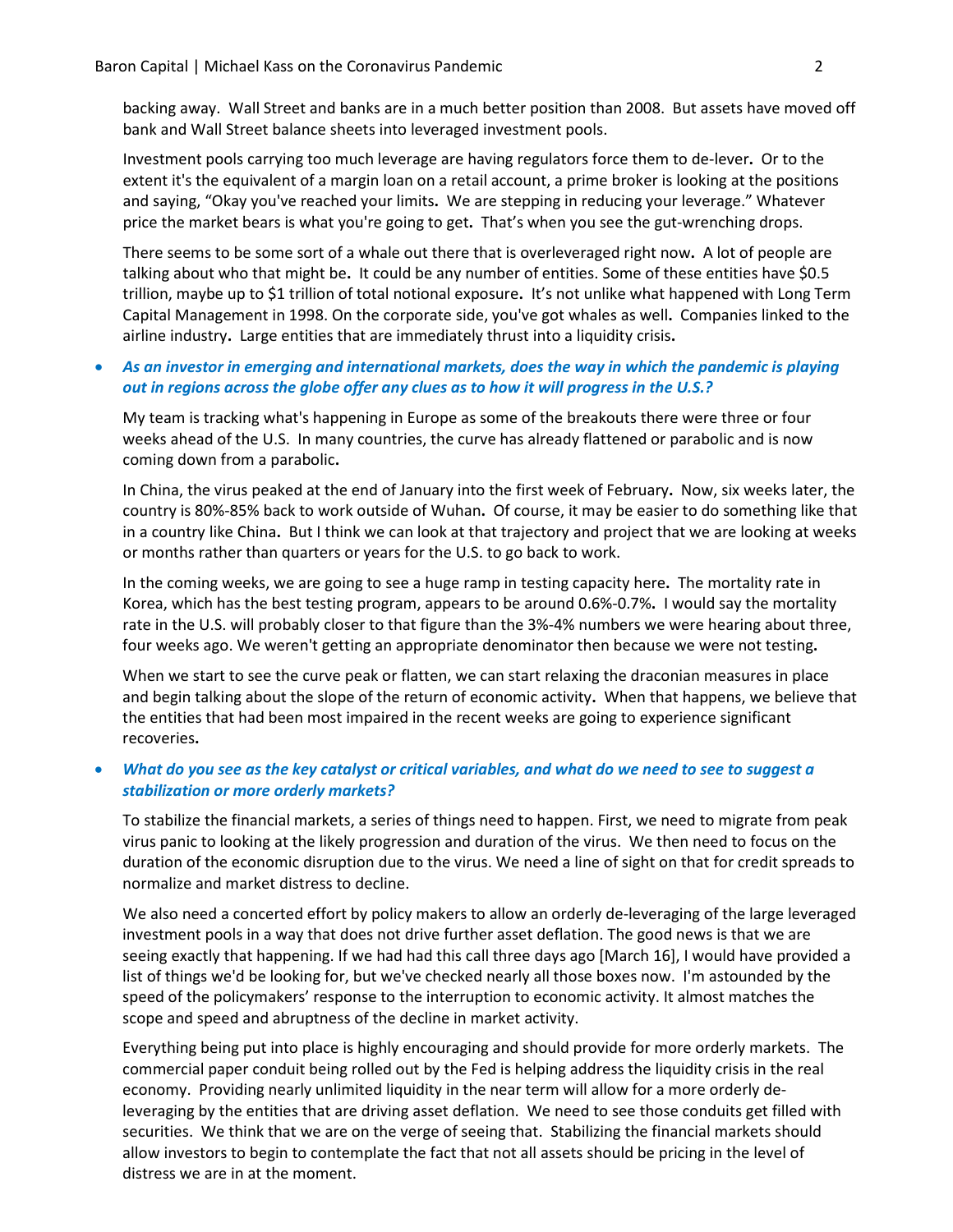### • *How is this event similar to or different from past events? Why do you think this is a Black Swan event?*

This event diverges from the traditional pattern of economic and financial cycles where usually you have a period of excessive credit growth, lax lending standards**.** Too much lending, too much growth, too much speculation, which leads to either asset price inflation, real inflation through oil prices, PPI, or CPI, or an overheating economy that forces the Fed to move into tightening mode. That move then triggers a slowdown and, since the Fed typically can't time it perfectly, you reach a point where it's tightened a bit too much, triggering a freeze or reversal of credit flows**.** This, in turn, triggers asset deflation and an economic slowdown**.** The question then becomes whether it remains an economic slowdown and a market correction or turns into a broader recession and a bear market.

This event is playing out in a different order. Nobody saw this coming. The coronavirus pandemic has resulted in both a near-term collapse in demand and supply and the reversal of credit conditions in a rush to liquidity. Everybody wants to be sure that they have a larger cushion of cash, given the uncertainties that we're staring at in the very near term. It's also the catalyst that led to the second black swan event, which is what happened in the oil market when Russia exited the OPEC commitment. And at the time, many or most investors were positioned or positioning for an organic reflation and an economic expansion.

The abrupt nature and scope of the decline in activity is much larger than anybody was anticipating**.** That is being priced into equity and credit markets. Most equities are trading based on some level of anticipated distress**.** Analysts are all focused on debt, working capital, liquidity, balance sheets. What is the duration of stress a company can manage under the current scenario? Not an analyst in the world is currently focused on growth potential.

Elements of this crisis are similar to what happened in 1998, when Long Term Capital Management suddenly de-levered. At the time, I was running my hedge fund and a long-only portfolio. Nobody was prepared for the shock. The LTCM crisis triggered an emerging market currency crisis similar to what we are seeing now. The ruble declined 90%. Nobody could have imagined that literally six to eight weeks after that market and financial crisis, equities would be recovering, and, in fact, would ultimately reach new highs, but that's exactly what happened. I'm not predicting that to happen in this case, but I do think it is within the range of possible outcomes, and it is one that nobody is putting any weighted probability on today. As we get closer to a shift of emphasis and a sense of duration, we should get a significant recovery rally in lots of equities, particularly those that have been most impaired.

#### **Baron Emerging Markets Fund and Baron International Growth Fund**

#### • *How are you managing your portfolios in response to the crisis?*

We are stress testing all the companies in the portfolios, starting with those that we believe are more exposed. We're finding that most of them ought to be able to manage in the current situation for upwards of a year, in most cases, with a near-to-complete halt to revenue generation. That doesn't mean that it will not take some time for earnings and margins to recover. There might be some nearterm impact on balance sheets because of working capital builds as well. But certainly nothing that would warrant the kind of disruption to asset values that we're seeing.

We're comfortable with the liquidity and solvency levels of our companies. Even in the case of the airlines we own, for the most part they could suffer an 80%-100% shutdown of all operations for upwards of nine months, and in many cases a year. They have the cash on the balance sheet and the liquidity to manage through that without having to draw down any incremental debt. And those are the most impaired assets we have.

Although we carry some cash, we have no leverage. If you're not under the gun of leverage, you don't want to be selling alongside sellers that are being forced to reduce exposure. So we are trying to limit our sales activity.

#### • *How are your portfolios performing during the crisis?*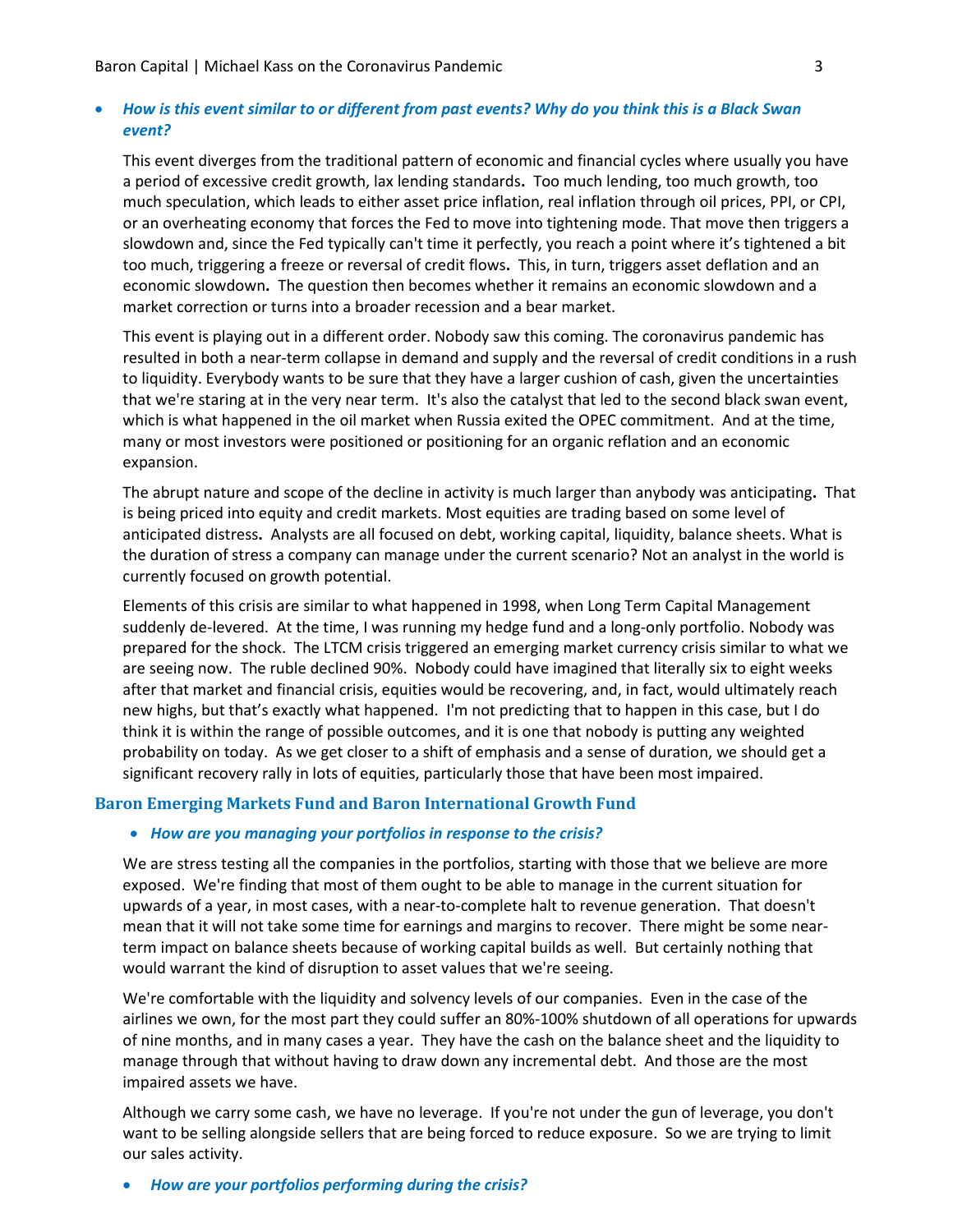We are currently in line with our benchmarks and in the middle of the pack of our peer group**.** 

As quality growth investors, we are overweight Health Care, IT, Consumer Discretionary, Industrials, and Consumer Staples in the EM fund. We are underweight Materials, Financials, Energy, Communication Services, Real Estate, and Utilities. I feel these sector weightings are the way you'd want to enter this storm.

As for countries, we are overweight China, India, and Brazil. We are underweight Korea, Taiwan, Thailand, Russia. We are zero weight Saudi Arabia, Malaysia, Qatar. With the exception of Brazil, I feel pretty good about the country weightings as well.

*China* Going into the crisis, we were increasingly optimistic that the trade conflict between the U.S. and China would resolve, which should lead to a pent-up demand and expansion recovery led by China and across emerging markets. Emerging market equities and our portfolios were holding up incredibly well heading into early March.

I would also add that the China domestic A-shares market, the closest proxy to domestic economic activity in China, is currently the best performing equity market in the world on a dollar-adjusted basis. The A-shares market is down about 3%-5% year-to-date, or about 7% in dollar terms. Other than the dollar, the RMB currency is one of the strongest in the world, down just a percent or two. I think those two factors have positive implications for the relative performance for EM, as China is the anchor economy and the RMB is the anchor currency for the region.

*Brazil* Brazil is viewed as more of a commodity country. It also bears currency risk and runs a significant deficit. The Bolsonaro administration has done a lot to drive home significant fiscal consolidation, put a fiscal spending cap in place, and make a material reduction in social security obligations. Markets caught Brazil in midstream of engaging in a massive reform effort that involves privatizations and reduction of the state's role in the economy. Although interest rates have come down significantly, if you have a shutdown, you're not going to unleash consumer spending or an investment cycle. I think Brazil is viewed as vulnerable because of its fiscal deficit, which is now under pressure due to macro-economic conditions.

Overall, we feel good about the businesses and the companies we own, the management teams we're partnered with, and their ability and thoughtfulness in managing their own liquidity.

#### • *What is your post-crisis outlook for the markets, both near- and long-term?*

Near term, a combination of monetary and fiscal support – a fiscal bazooka, if you will -- is being implemented to help manage economic disruption and to meet immediate working capital and liquidity demands of businesses and individuals. When the crisis subsides, that bazooka is going to go on offense. At that time, I expect we will see a significant recovery rally in equities, particularly those that have been most impaired. When we start to see EM underperforming by less, that's a leading indicator that we're transitioning into a different environment**.** The fact that we are not underperforming notably year-todate is the first check in that box.

Longer term, I think we are going through the portal into the world of Modern Monetary Theory [MMT]. Right now we have a short squeeze on dollar liquidity so the dollar is rising. When policymakers get in front of that curve, we will see substantial fiscal easing funded by central bank money printing around the world. With interest rates near zero-bound, there is not much more the European Central Bank can do. Policymakers will eventually move into MMT as a way to drive up inflation expectations and growth, protect pension assets, etc. Ultimately, this will be bearish for the dollar and positive for international and EM currencies and equities.

Entering this year, we were gaining optimism that that's where we were heading. I think now we have our answer. We're risking an asset deflation and de-leveraging that warrants going through the portal to MMT. It is a reactionary transition to MMT, but we will end up in the same place.

As this massive shift in policy maker action plays out, there is significant potential that it will be a game changer for the longer-term direction and leadership of financial markets. I think it also could bring the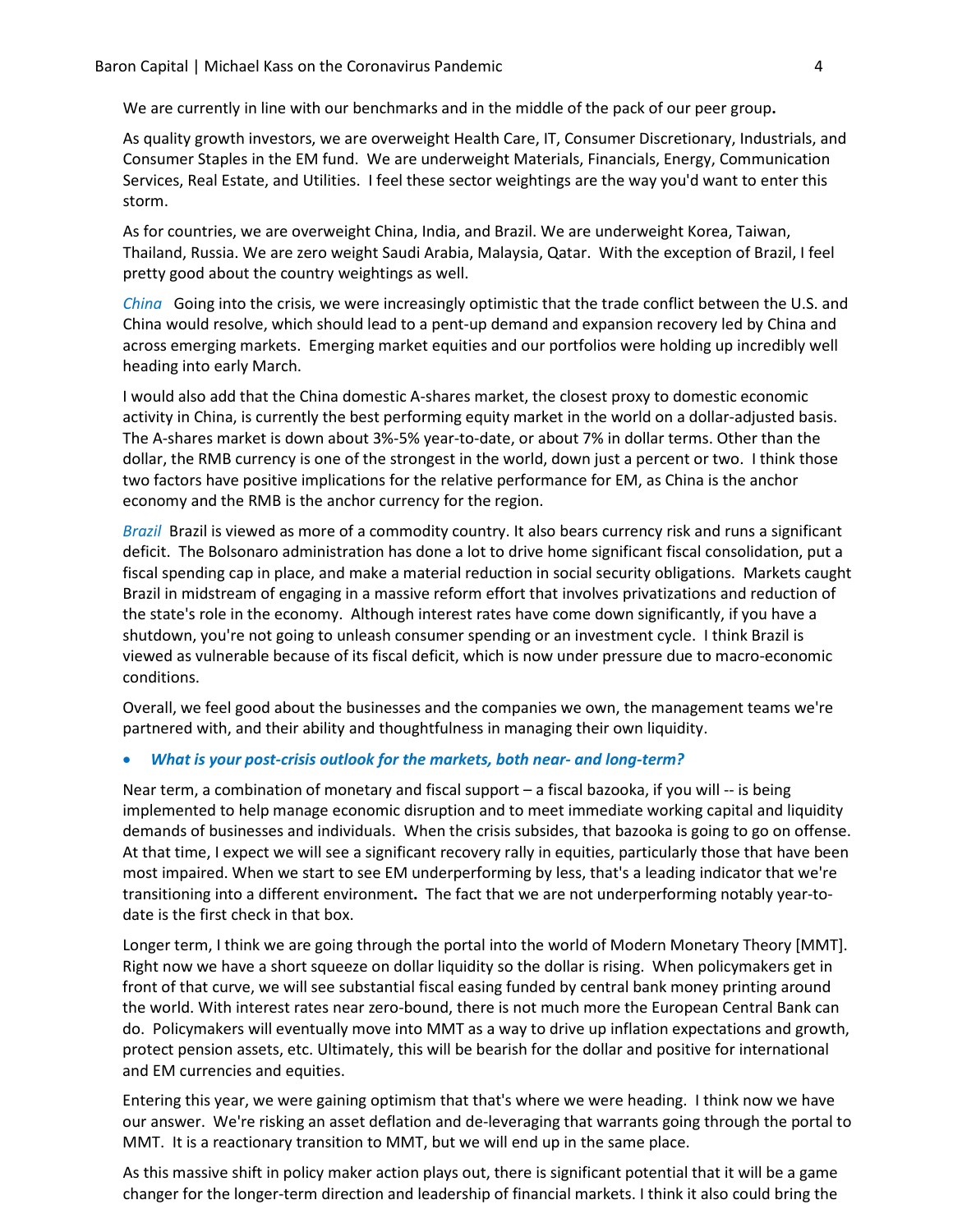\_\_\_\_\_\_\_\_\_\_\_\_\_\_\_\_\_\_\_\_\_\_\_

tunnel of underperformance for EM currencies and equities to an end. I know that sounds hard to digest today, and unfortunately it's coming at the expense of a de-leveraging and asset deflation. But when we get to the other side of this, I think we're going to be in a world in which we will want to rethink the longer-term positioning of portfolios, whether you are talking about a broader asset mix or whether you're talking about the equity world.

*Investors should consider the investment objectives, risks, and charges and expenses of the investment carefully before investing. The prospectus and summary prospectuses contain this and other information about the Funds. You may obtain them from the Funds' distributor, Baron Capital, Inc., by calling 1-800- 99BARON or visiting [www.BaronFunds.com.](http://www.baronfunds.com/) Please read them carefully before investing.*

**Baron International Growth Fund**'s annualized returns for the Institutional Shares as of December 31, 2019: 1-year, 29.39%; 5-years, 8.51%; 10-years, 8.29%; Since Inception (12/31/2008), 11.19%. Annual expense ratio for the Institutional Shares as of December 31, 2018 was 1.07%, but the net annual expense ratio was 0.95% (net of the Adviser's fee waivers). The **MCSI ACWI ex USA Index**'s annualized returns as of December 31, 2019: 1-year, 21.51%; 5-years, 5.51%; 10-years, 4.97%; Since Fund Inception (12/31/2008), 7.85%.

**Baron Emerging Market Fund**'s annualized returns for the Institutional Shares as of December 31, 2019: 1 year, 18.86%; 5-years, 4.77%; Since Inception (12/31/2010), 4.92%. Annual expense ratio for the Institutional Shares as of December 31, 2018 was 1.10%. The **MCSI EM Index**'s annualized returns as of December 31, 2019: 1-year, 18.42%; 5-years, 5.61%; Since Fund Inception (12/31/2010), 2.11%.

*The performance data quoted represents past performance. Past performance is no guarantee of future results. The investment return and principal value of an investment will fluctuate; an investor's shares, when redeemed, may be worth more or less than their original cost. The Adviser reimburses certain Baron Fund expenses pursuant to a contract expiring on August 29, 2030, unless renewed for another 11-year term and the Fund's transfer agency expenses may be reduced by expense offsets from an unaffiliated transfer agent, without which performance would have been lower. Current performance may be lower or higher than the performance data quoted. For performance information current to the most recent month end, visit [www.BaronFunds.com](http://www.baronfunds.com/) or call 1-800-99BARON.*

**Baron International Growth Fund**: Performance for the Institutional Shares prior to 5/29/2009 is based on the performance of the Retail Shares, which have a distribution fee. The Institutional Shares do not have a distribution fee. If the annual returns for the Institutional Shares prior to 5/29/2009 did not reflect this fee, the returns would be higher.

**Risks**: Non-U.S. investments may involve additional risks to those inherent in U.S. investments, including exchange-rate fluctuations, political or economic instability, the imposition of exchange controls, expropriation, limited disclosure and illiquid markets. This may result in greater share price volatility. Investments in developing countries may have increased risks due to a greater possibility of: settlement delays; currency and capital controls; interest rate sensitivity; corruption and crime; exchange rate volatility; and inflation or deflation. Securities of small and medium-sized companies may be thinly traded and more difficult to sell.

The discussion of market trends is not intended as advice to any person regarding the advisability of investing in any particular security. The views expressed in this document reflect those of the respective writer. Some of our comments are based on management expectations and are considered "forward-looking statements." Actual future results, however, may prove to be different from our expectations. Our views are a reflection of our best judgment at the time and are subject to change at any time based on market and other conditions and Baron has no obligation to update them.